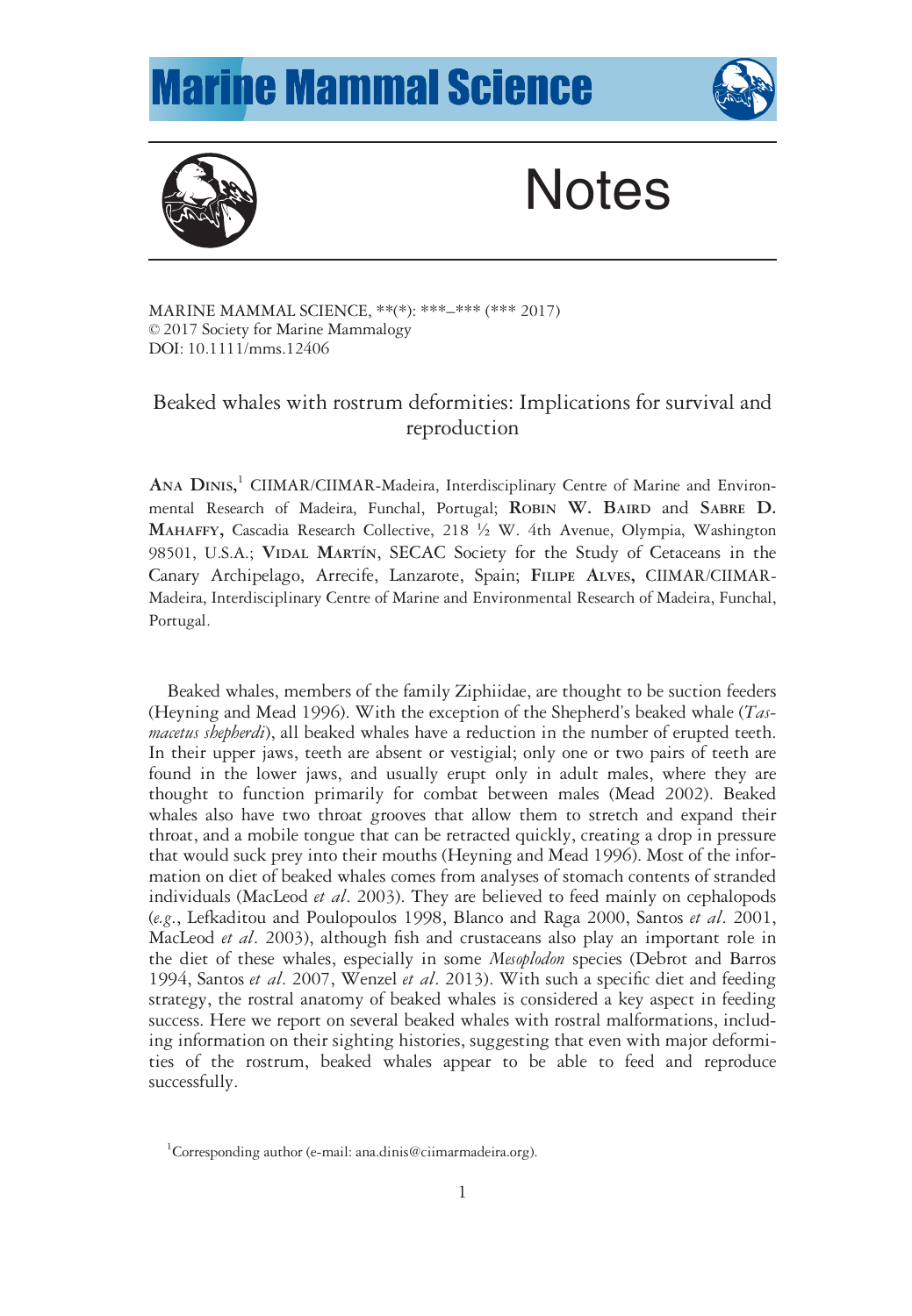Information was obtained on beaked whale rostral deformities observed during sightings from both research cruises and whale watching operations for two species, and from a stranding of a third species. Sightings occurred in the oceanic archipelagos of Madeira (northeast Atlantic, 32°N, 17°W), Canary Islands (northeast Atlantic,  $28^{\circ}$ N,  $16^{\circ}$ W), and Hawai'i (central North Pacific,  $19^{\circ}$ – $20^{\circ}$ N,  $156^{\circ}$ W), while observation of the stranded whale occurred in the Canary Islands. Age class and sex of sighted individuals was based on the type and extent of scarring on the body (McSweeney et al. 2007), time between first and last sightings and associations with calves, presence or absence of erupted teeth in the lower jaws, relative size in the field, and genetic analysis.

In Madeira, a Blainville's beaked whale (Mesoplodon densirostris) with a deformed rostrum was sighted in two consecutive years (2012, 2013) (CIIMAR-Madeira, catalog no. Md\_OOM\_017). The whale presented a displacement of the rostrum to the right of the midline, with the tip extending ventrally beyond the mandible (Fig 1a). Although we do not have detailed information about group size in these two sightings, from examination of the available photographs the individual was always seen with others. This individual was not very scarred and it lacked erupted teeth, but based on observations in the field it appeared to be adult sized, thus likely was an adult female. Beaked whales in Hawai'i accumulate scars from cookie-cutter sharks (Isistius sp.) over time, and thus the extent of scarring can be used to determine age class (McSweeney et al. 2007, Baird 2016). Individuals in Madeira do not appear to be bitten by cookie-cutter sharks. While there is a single record of a capture of cookie-cutter shark in Madeiran waters (Cadenat and Blache 1981, Muñoz-Chápuli et al. 1988), none of the 62 beaked whales identified in the Oceanic Observatory of Madeira catalog (unpublished data) had such scars, and thus they cannot be used for identification or age class determination.

In the Canary Islands, an adult female Cuvier's beaked whale (Ziphius cavirostris) was seen with a rostral deformity in  $2011$ .<sup>2</sup> In this case the whale presented a reduced upper jaw with the tip of lower jaw displaced dorsally (Fig. 1d). The individual was seen with one other individual and appeared to be in good body condition, but has not been resighted.

In Hawai'i, two adult female Blainville's beaked whales were documented with rostral deformities. One (Cascadia Research Collective [CRC] catalog no. HIMd025) was seen across a period of 21 yr (1991–2012). Head photos of HIMd025 were not available until 2002, when the rostral deformity was first documented. This animal presented a lateral displacement of the upper jaw to the left (Fig. 1b). There were no subsequent changes to the rostrum based on head photos available through 2012. This individual was seen in groups that ranged from  $4$  to 11, and was thought to have had two calves (based on close association of small juveniles) during the span from 2002 to 2012. The other (CRC catalog no. HIMd026) was first documented in 2002 and 2003 with head photos showing no rostral deformity, but when next seen in 2012, the anterior portion of the rostrum angled to the left (Fig. 1c). There were no subsequent changes to the rostrum based on head photos available through 2016. In six sightings since it was first seen in 2012 with the rostral deformity, it was seen in groups of 3–5 individuals (most recently in 2016). Photographs of the rostrum are available for 119 Blainville's beaked whales in the CRC photo-identification catalog

<sup>&</sup>lt;sup>2</sup> Personal communication from Chistoph Schmitt, Excursiones Tina E-38870 Valle Gran Rey, La Gomera, Canary Islands, 5 March 2009.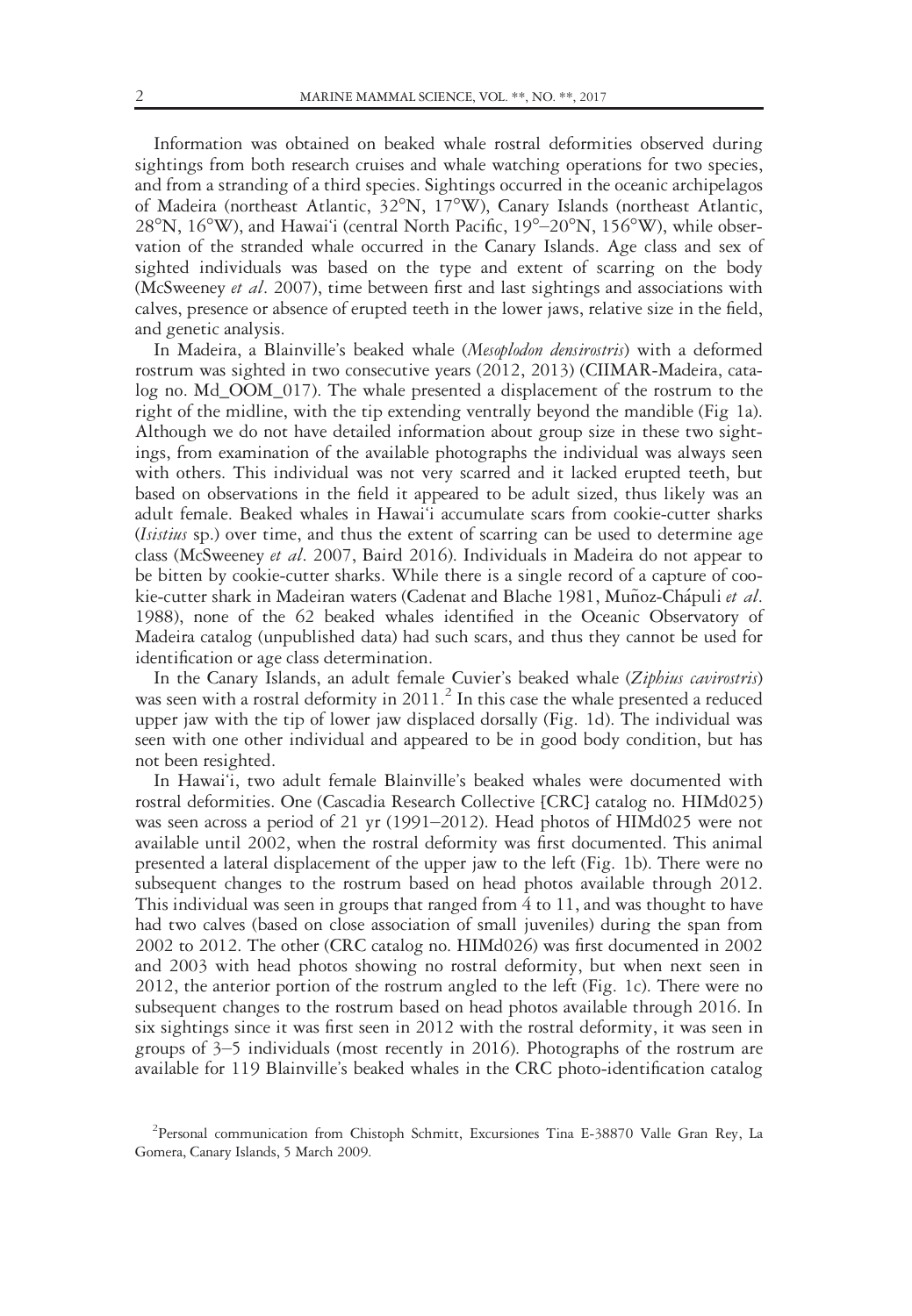

Figure 1. Images of the sighted animals with deformities: (a) Blainville's beaked whale from Madeira Island, (b) and (c) Blainville's beaked whale from Hawai'i, (d) Cuvier's beaked whale from the Canary Islands, and (e) and (f) Cuvier's beaked whale from Hawai'i. All are known (b, c, d, e) or thought (a, f) to be adult females.

(see McSweeney *et al.* 2007); thus, the two individuals with rostrum deformities represent 1.7% of the individuals in the catalog. Based on individuals that are known or suspected to be females ( $n = 48$ ), they represent 4.2%. Two Cuvier's beaked whales with a rostral deformity were seen in Hawai'i. An adult female Cuvier's beaked whale in Hawai'i (catalog no. HIZc062) with a rostral deformity was seen in 2009 and 2012. This individual was missing the entire upper jaw (Fig. 1e). The whale was seen associated with a juvenile on the first occasion and in association with a calf on the second sighting. Another Cuvier's beaked whale with a rostral deformity was sighted alone once in 2011 (catalog no. HIZc075). The whale had a rostrum shorter that normal with enlarged mandibles at the end slightly bent over to the right (Fig. 1f). Based on scarring this whale was thought to be a subadult or a young adult, and was determined to be a female, using genetic analysis of a biopsy sample obtained (Table 1).

One stranded northern bottlenose whale (Hyperoodon ampullatus) from the southeast coast of Fuerteventura in 1988 was also documented with a rostral deformity. The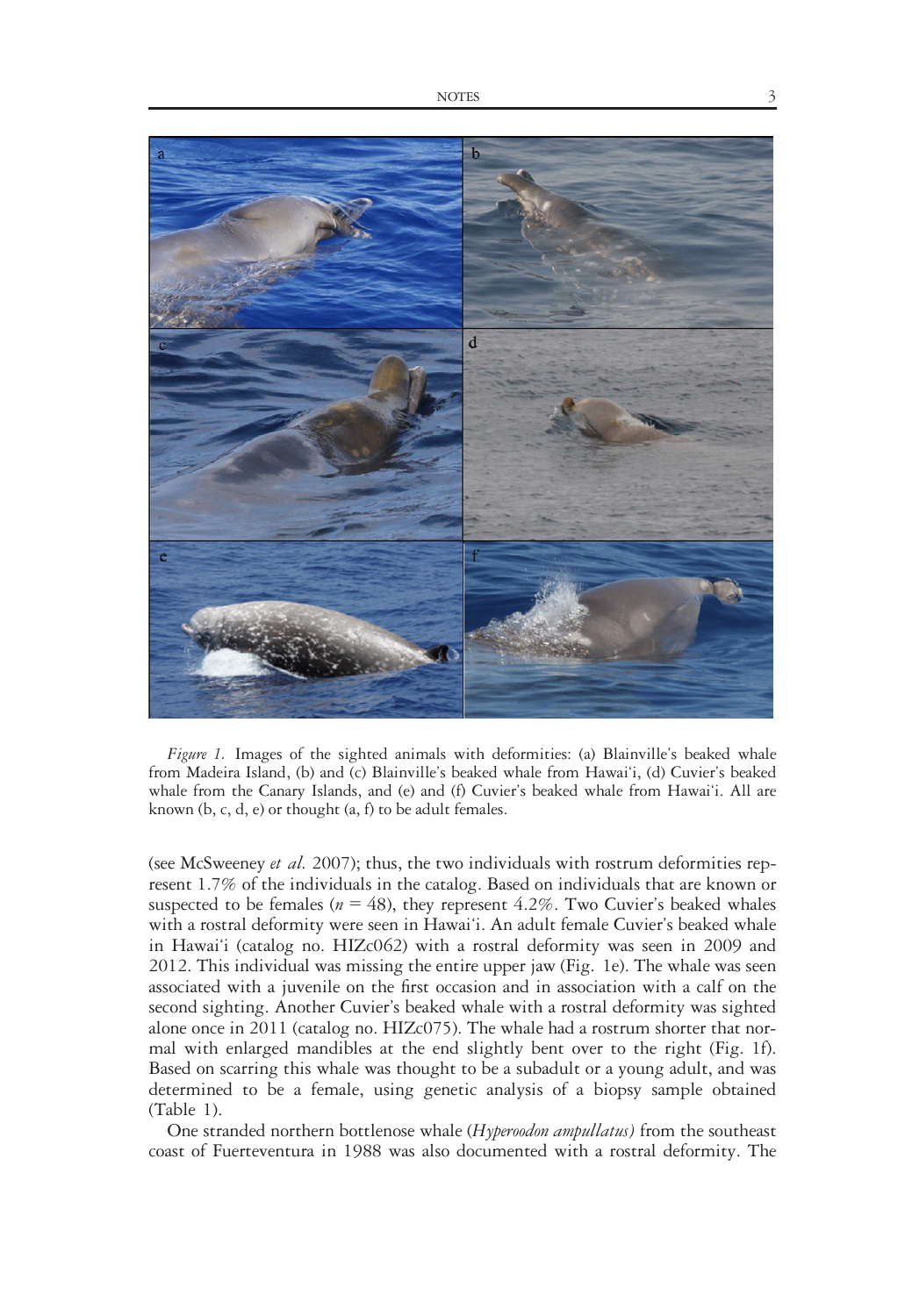|                     |                |                |                   | Table 1. Sighting information on the six beaked whale individuals and type of deformity observed. ID#: Local id of the individual in the institution's<br>database. Md: Mesoplodon densirostris; Zc: Zipbius cavirostris; CRC: Cascadia Research Collective. |               |                                  |
|---------------------|----------------|----------------|-------------------|--------------------------------------------------------------------------------------------------------------------------------------------------------------------------------------------------------------------------------------------------------------|---------------|----------------------------------|
| #CI                 | Location       | Species        | Date              | Source                                                                                                                                                                                                                                                       | Group<br>size | Description                      |
| $Md\_COM\_017$      | Madeira        | ЯÄ             | 27 July 2012      | Raquel Marques                                                                                                                                                                                                                                               |               | Upper jaw bent over to the right |
| Md_OOM_017          |                | Md             | 27 June 2013      | Nicolau Abreu                                                                                                                                                                                                                                                |               | Upper jaw bent over to the right |
| Md_OOM_017          |                | ЯÄ             | 22 July 2013      | Claudia Gomes                                                                                                                                                                                                                                                |               | Upper jaw bent over to the right |
|                     | Canary Islands | $\overline{Z}$ | 25 May 2011       | <b>SECAC</b>                                                                                                                                                                                                                                                 |               | Reduced upper jaw                |
| HIMd025             | Hawai'i        | ЯÄ             | 18 June 1991      | Dan J. McSweeney                                                                                                                                                                                                                                             |               | No head photos                   |
| HIMd025             |                | <b>N</b>       | 30 November 1994  | Dan J. McSweeney                                                                                                                                                                                                                                             |               | No head photos                   |
| HIMd <sub>02</sub>  |                | Md             | 4 April 1995      | Dan J. McSweeney                                                                                                                                                                                                                                             |               | No head photos                   |
| HIMd <sub>02</sub>  |                | Md             | 4 May 1997        | Dan J. McSweeney                                                                                                                                                                                                                                             |               | No head photos                   |
| HIMd <sub>02</sub>  |                | M              | 24 September 2002 | CRC                                                                                                                                                                                                                                                          |               | Upper jaw bent over to the left  |
| HIMd <sub>02</sub>  |                | Md             | 7 March 2003      | Masa Ushioda                                                                                                                                                                                                                                                 |               | Upper jaw bent over to the left  |
| HIMd025             |                | M              | 7 May 2003        | CRC                                                                                                                                                                                                                                                          |               | Upper jaw bent over to the left  |
| HIMd <sub>02</sub>  |                | Md             | 9 May 2007        | Tom Bottrell                                                                                                                                                                                                                                                 |               | Upper jaw bent over to the left  |
| HIMd <sub>02</sub>  |                | M              | 2 September 2007  | Deron Verbeck                                                                                                                                                                                                                                                |               | Upper jaw bent over to the left  |
| HIMd025             |                | M              | 2 April 2008      | Deron Verbeck                                                                                                                                                                                                                                                |               | Upper jaw bent over to the left  |
| HIMd02'             |                | Md             | 10 July 2008      | CRC                                                                                                                                                                                                                                                          |               | Upper jaw bent over to the left  |
| HIMd <sub>02</sub>  |                | Md             | 13 July 2008      | CRC                                                                                                                                                                                                                                                          |               | Upper jaw bent over to the left  |
| HIMd02              |                | M              | 28 August 2008    | Dan J. McSweeney                                                                                                                                                                                                                                             |               | Upper jaw bent over to the left  |
| HIMd025             |                | Md             | 4 September 2008  | Dan J. McSweeney                                                                                                                                                                                                                                             |               | Upper jaw bent over to the left  |
| HIMd025             |                | <b>E</b> E     | 12 July 2011      | Pacific Islands Fisheries Science Center                                                                                                                                                                                                                     |               | Upper jaw bent over to the left  |
| HIMd <sub>025</sub> |                |                | 13 July 2011      | Stacia Goecke                                                                                                                                                                                                                                                |               | Upper jaw bent over to the left  |
| HIMd <sub>025</sub> |                | <b>N</b>       | 8 May 2012        | CRC                                                                                                                                                                                                                                                          |               | Upper jaw bent over to the left  |
| HIMd <sub>026</sub> |                | Md             | 24 September 2002 | CRC                                                                                                                                                                                                                                                          |               | Upper jaw not bent               |
| HIMd <sub>026</sub> |                | <b>AR</b>      | 7 May 2003        | Ğ                                                                                                                                                                                                                                                            | $^{\circ}$    | Upper jaw not bent               |
| HIMd <sub>026</sub> |                |                | 19 May 2012       | Dan J. McSweeney                                                                                                                                                                                                                                             | 4             | Upper jaw bent to left           |
| HIMd026             |                | УM             | 19 May 2012       | CRC                                                                                                                                                                                                                                                          |               | Upper jaw bent to left           |
| HIMd026             |                | X              | 23 May 2012       | CRC                                                                                                                                                                                                                                                          |               | Upper jaw bent to left           |
|                     |                |                |                   |                                                                                                                                                                                                                                                              |               | (Continued)                      |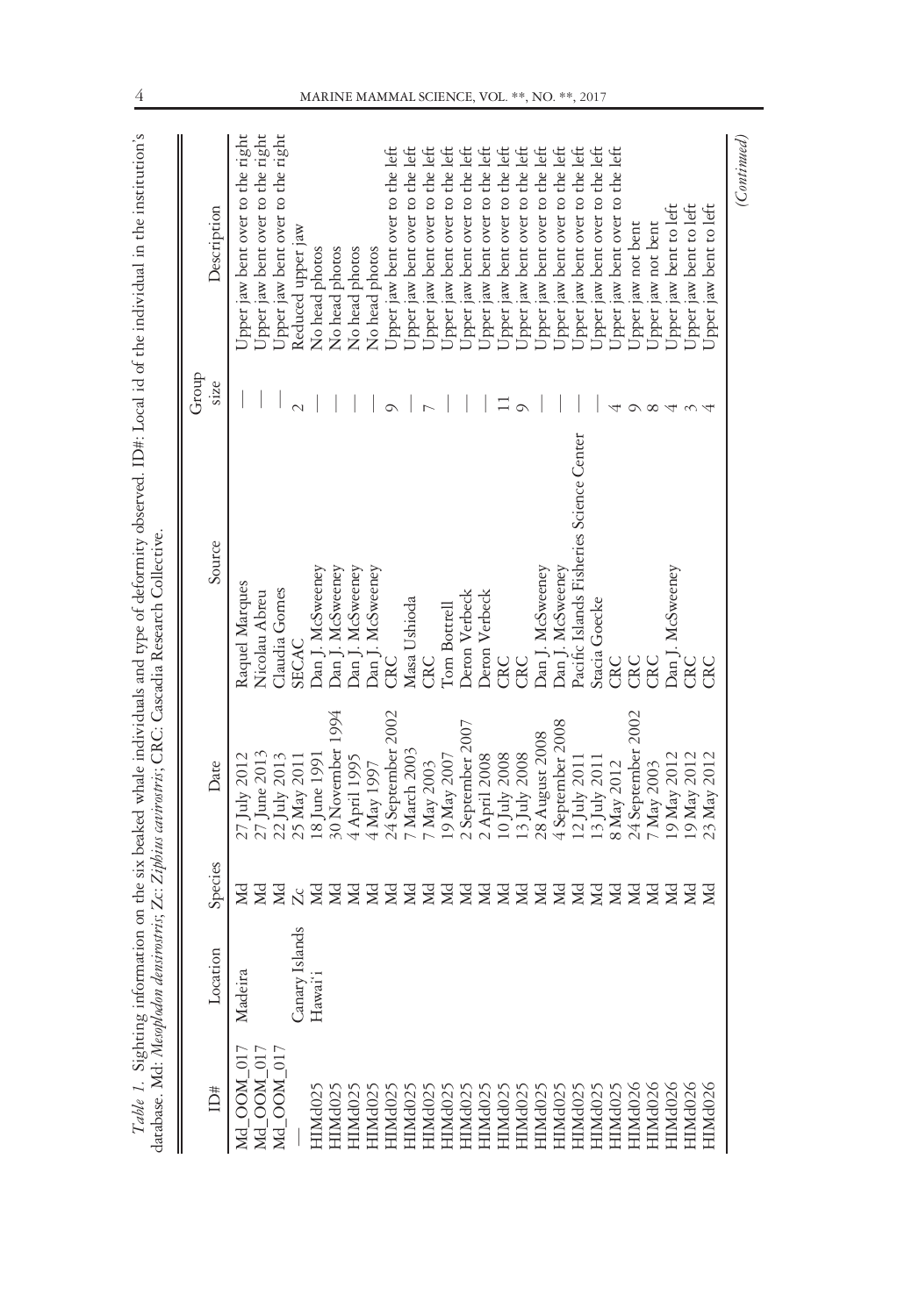$\mathbf{H}$ 

|       | Description    | pper jaw bent to left                                                                                                                                                                              |            |   |    | Upper jaw bent to left<br>Upper jaw bent to left<br>Upper jaw bent to left<br>Missing upper jaw | Aissing upper jaw                                                            | Aissing upper jaw | horter rostrum with | nandibles bent over to | che right |
|-------|----------------|----------------------------------------------------------------------------------------------------------------------------------------------------------------------------------------------------|------------|---|----|-------------------------------------------------------------------------------------------------|------------------------------------------------------------------------------|-------------------|---------------------|------------------------|-----------|
|       |                |                                                                                                                                                                                                    |            |   |    |                                                                                                 |                                                                              |                   |                     |                        |           |
| qnon. | <b>SIZE</b>    |                                                                                                                                                                                                    |            |   |    |                                                                                                 |                                                                              |                   |                     |                        |           |
|       | Source         | CRC                                                                                                                                                                                                |            |   |    |                                                                                                 | Dan J. McSweeney<br>Dan J. McSweeney<br>Deron Verbeck<br>CRC<br>CRC<br>CRC   |                   |                     |                        |           |
|       | Date           | 8 April 2015                                                                                                                                                                                       | March 2016 |   |    |                                                                                                 | 5 April 2016<br>25 April 2016<br>23 April 2009<br>20 May 2012<br>20 May 2012 |                   | 9 August 201        |                        |           |
|       | Species        |                                                                                                                                                                                                    |            | Ğ | Md |                                                                                                 | $\frac{1}{2}$ $\frac{1}{2}$ $\frac{1}{2}$                                    |                   | Zc                  |                        |           |
|       | 1001<br>-ocati |                                                                                                                                                                                                    |            |   |    |                                                                                                 |                                                                              |                   |                     |                        |           |
|       | D#             | $\begin{array}{l} {\rm HMd026} \\ {\rm HMd026} \\ {\rm HMd026} \\ {\rm HMd026} \\ {\rm HMd026} \\ {\rm HMd026} \\ {\rm HIZc062} \\ {\rm HIZc062} \\ {\rm HIZc062} \\ {\rm HIZc075} \\ \end{array}$ |            |   |    |                                                                                                 |                                                                              |                   |                     |                        |           |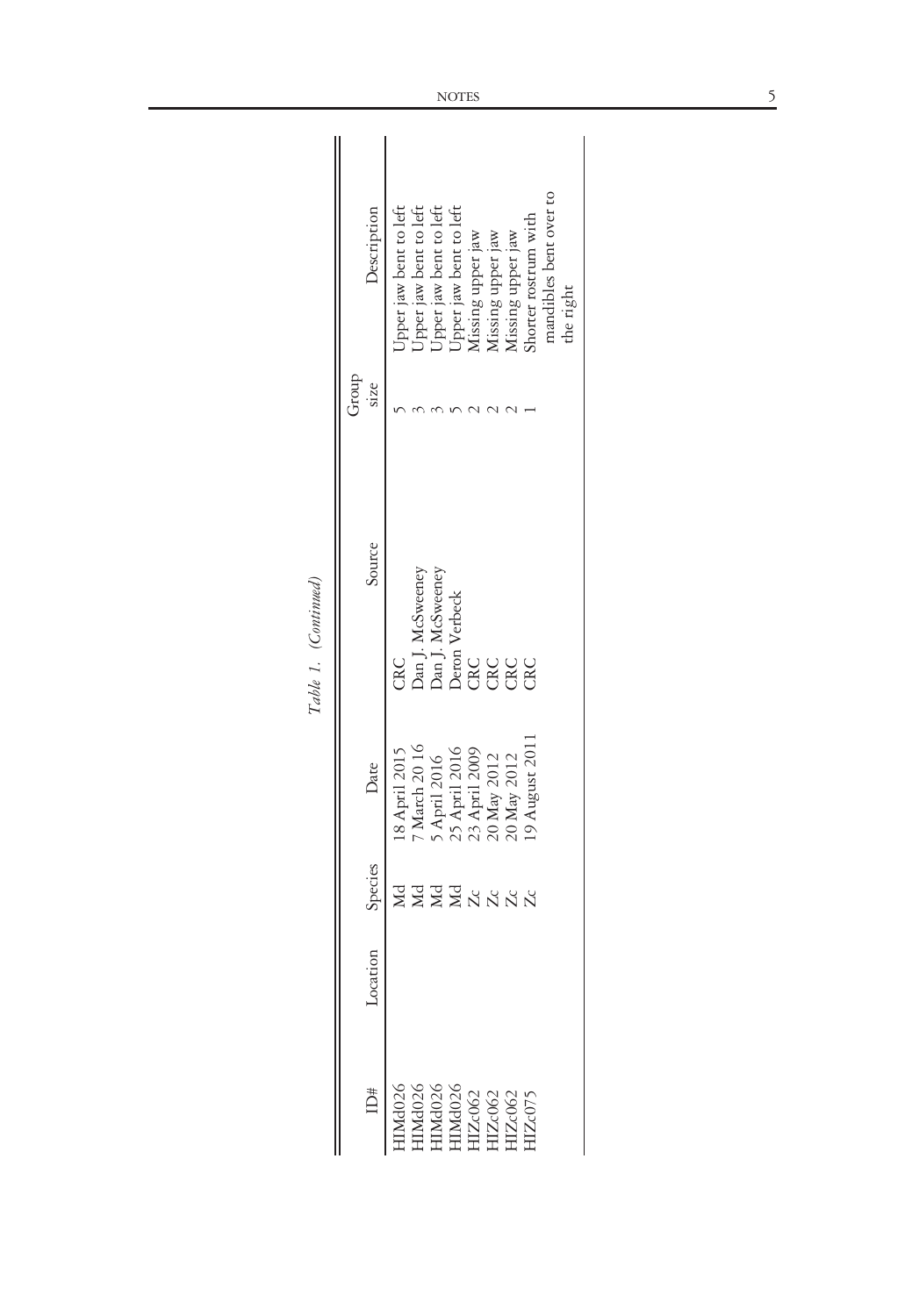

Figure 2. Image of the stranded northern bottlenose whale (Hyperoodon ampullatus) female with a beak deformity. The reduced upper jaw and the exaggeratedly bent lower jaw are visible.

upper jaw measured only 5 cm while the lower jaw extended for 20 cm (Fig. 2). The deformed upper jaw had no signs of trauma and it was concluded that the malformation was congenital. The stomach contents were examined and a single cephalopod beak was found. This young female was part of an atypical mass stranding, together with two Cuvier's beaked whales, during a naval exercise with active sonar, as described by Martín et al. (2004).

The beaked whales mentioned in this study have severe deformities of the rostrum that could potentially interfere with their capability of feeding successfully. The fact that all of the whales were adults or young adults and four of the six whales were seen in several years confirms the survival of individuals with such rostral deformities over extended periods. Five of the six individuals were seen with one or more other conspecifics, typical for the social groupings of both Blainville's and Cuvier's beaked whales (Baird 2016). The cause of death of the northern bottlenose whale was likely related to the naval exercises occurring at the same time in the area where the stranding occurred (Martín et al. 2004), and not because it was incapable of feeding. Apart from the Blainville's beaked whale HIMd026 and the stranded northern bottlenose whale, it is unknown whether the deformities described in the other whales are congenital or acquired. Many causes can be responsible for acquired malformations in cetaceans: trauma caused by intraspecific interactions including play, competition, or adult–juvenile interactions, interspecific interactions such as predation, or anthropogenic factors, including entanglement and ship strikes (Evans and Raga 1987; Cox et al. 1998, 2006; Patterson et al. 1998; Wells et al. 1999; Gulland et al. 2001; Dunn 2002; Campbell-Malone et al. 2008). Regardless of the causes, these deformities did not seem to interfere with the individual's capacity to feed. The whales had robust body size and seemed healthy when compared to others individuals of the same group or in the same population. Although we cannot confirm the ability of these whales to hunt at depth successfully, based on the stomach contents found in the northern bottlenose whale, we can assume that they feed upon the same prey as the other individuals of their species. This seems to confirm that the bent upper jaws and even the absent upper jaws reported here (see also Baird 2016) do not affect their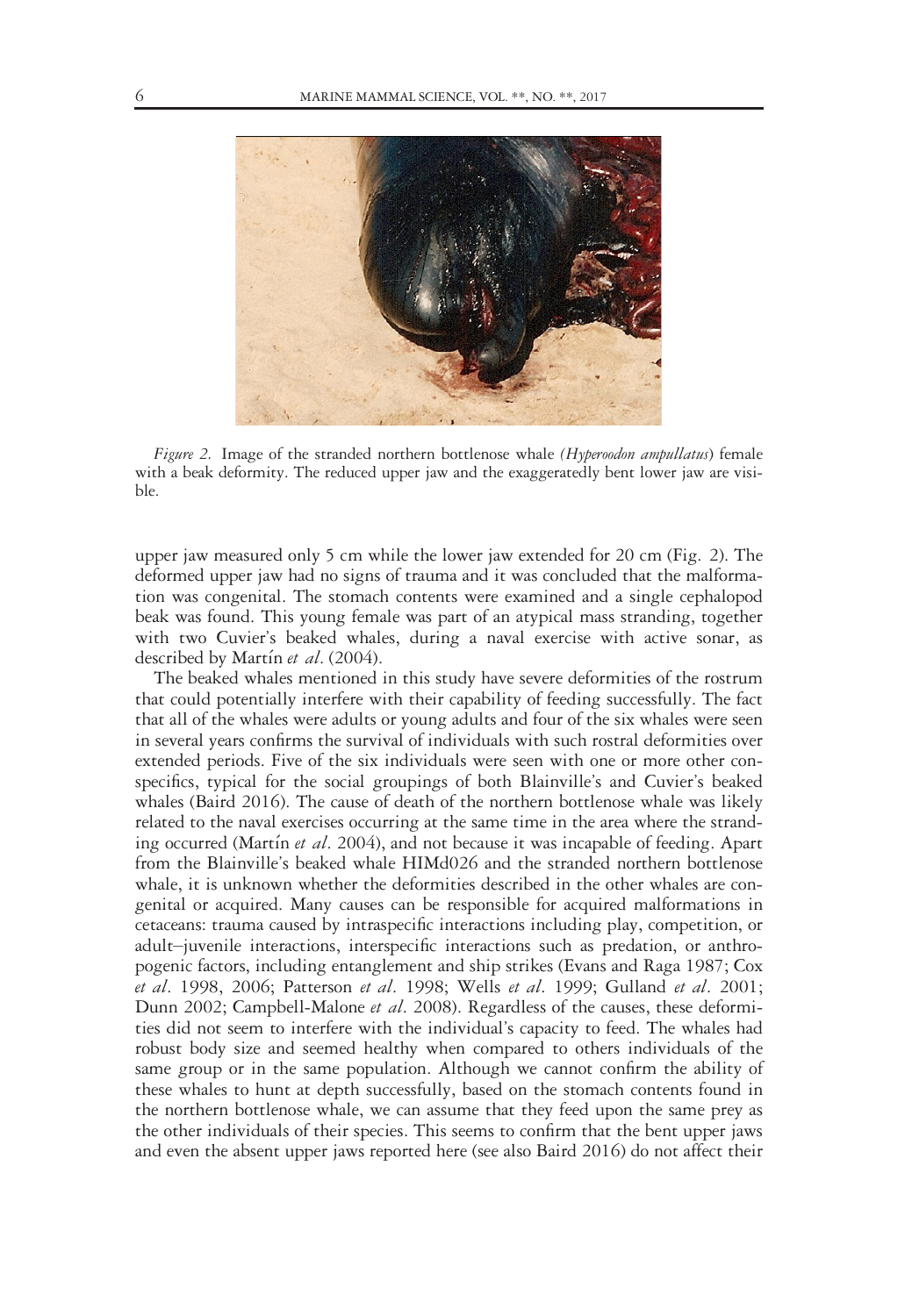capability to feed, presumably using suction. Sperm whales (Physeter macrocephalus), like beaked whales, presumably prey at substantial depths using suction (Werth 2004). Clarke (1956) reported several sperm whales with jaw deformities that were in good health condition, suggesting that a deformed jaw did not interfere with the feeding success of the whales. These findings indicate that either upper jaws do not play an important role in feeding or these individuals have adapted their feeding mode in order to survive. Recently, Wang et al. (2016) recorded an adult Indo-Pacific humpback dolphin (Sousa chinensis) missing its rostrum. The authors hypothesize that the individual, being incapable of snapping prey, may use a different feeding strategy, allowing the dolphin to survive for more than three years. The presence of calves also indicates that the Cuvier's beaked whale and Blainville's beaked whale from Hawai'i are not only capable of catching prey for their own survival but also of feeding and nurturing their calves. Given the typical group sizes and social structure of both species (Baird 2016), it is highly unlikely that these individuals are being supported and fed by other whales, as was the case of a killer whale (Orcinus orca) in Norway with a spinal deformity.<sup>3</sup> The killer whale, unable to hunt properly, was being supported by conspecifics, which allowed her to survive for at least 10 yr.

It is noteworthy that in the absence of a major malposition of the upper jaw, the lower jaw bends exaggeratedly upwards (Fig. 1). All the beaked whales were seen exhibiting normal behavior with no signs of distress or limitation. The fact that all the cases reported here are known or thought to be females is also important to highlight. The fact that the males have a different rostrum anatomy in these species, especially in *M. densirostris* (Mead 2002) lead us to speculate that contrarily to females, the males have less capability to survive to adult age with major rostrum deformities. These observations provide useful information about the capability of three species of beaked whales to survive and reproduce even when exhibiting deformities that could impair feeding or ultimately lead to death. To our knowledge, no evidence of such longevity and autonomy in cases of rostral deformities has been previously reported in these species. Although sightings are infrequent, it would be of value to obtain additional sightings of these individuals to further assess their longevity and reproductive history.

#### **ACKNOWLEDGMENTS**

The authors wish to thank to Raquel Marques, Claudia Gomes, and Nicolau Abreu for contributing with photos to CIIMAR-Madeira/OOM, and Tom Bottrell, Stacia Goecke, the Pacific Islands Fisheries Science Center, Dan McSweeney, Deron Verbeck, and Masa Ushioda for providing photos to Cascadia Research Collective. We also thank Bill McClellan for reviewing the photos of one individual and Kelly Robertson/SWFSC for sex determination of one individual. We thank Dee Allen and one anonymous reviewer for helpful comments on the manuscript. This study was partially supported by the Oceanic Observatory of Madeira throughout the project M1420-01-0145-FEDER-000001-OOM. Research by A. Dinis and F. Alves was funded by ARDITI - Madeira's Regional Agency for the Development of Research, Technology and Innovation, throughout the Project Madeira M1420-09-5369-FSE-000001. Cascadia Research Collective's Hawai'i studies were funded primarily by grants from the National Marine Fisheries Service and U.S. Navy Office of Naval Research, and research was undertaken under NMFS Scientific Research Permits No. 731-1509 and 15330.

<sup>3</sup>Personal communication from Heike Vester, Ocean Sounds e.V., Sauøya 33, 8312 Henningsvaer, Norway, 27 July 2016.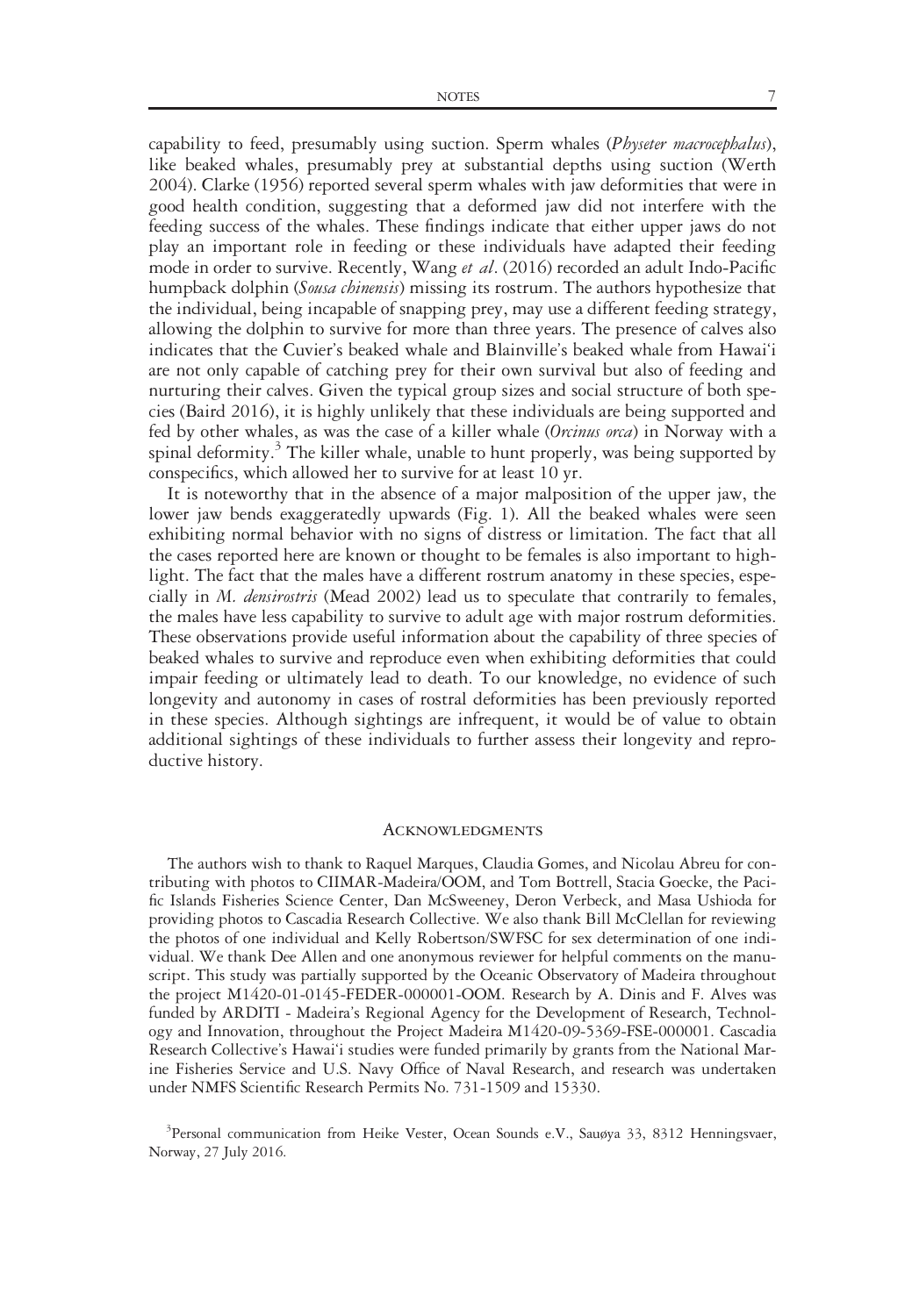### LITERATURE CITED

- Baird, R. W. 2016. The lives of Hawai'i's dolphins and whales: Natural history and conservation. University of Hawai'i Press, Honolulu, HI.
- Blanco, C., and J. A. Raga. 2000. Cephalopod prey of two Ziphius cavirostris (Cetacea) stranded on the western Mediterranean coast. Journal of the Marine Biological Association of the United Kingdom 80:381–382.
- Cadenat, J., and J. Blache. 1981. Requins de Méditerranée et d'Atlantique (plus particulierement de la C^ote Occidentale d'Afrique) [Sharks of the Mediterranean and the Atlantic (particularly of the west coast of Africa)]. Fauna Tropicale 21:1–330.
- Campbell-Malone, R., S. Barco, P.-Y. Daoust, A. Knowlton, W. McLellan, D. Rotstein and M. Moore. 2008. Gross and histologic evidence of sharp and blunt trauma in North Atlantic right whales (Eubalaena glacialis) killed by ships. Journal of Zoo and Wildlife Medicine 39:37–55.
- Clarke, R. 1956. Sperm whales of the Azores. Discovery Reports 28:237–298.
- Cox, T. M., A. J. Read, S. G. Barco, et al. 1998. Documenting the bycatch of harbor porpoises in coastal gill net fisheries from strandings. Fishery Bulletin 96:727–734.
- Cox, T. M., T. Ragen, A. Read, et al. 2006. Understanding the impacts of anthropogenic sound on beaked whales. Journal of Cetacean Research and Management 7:177–187.
- Debrot, A. O., and N. B. Barros. 1994. Additional cetacean records for the Leeward Dutch Antilles. Marine Mammal Science 10:359–368.
- Dunn, D. G. 2002. Evidence for infanticide in bottlenose dolphins of the western North Atlantic. Journal of Wildlife Diseases 38:505–510.
- Evans, P. G. H., and J. A. Raga. 1987. The natural history of whales and dolphins. Christopher Helm, London, U.K.
- Gulland, F. M. D., L. J. Lowenstine and T. R. Spraker. 2001. Noninfectious diseases. Pages 521–550 in L. A. Dierauf and F. M. D. Gulland, eds. CRC handbook of marine mammal medicine. CRC Press, Boca Raton, FL.
- Heyning, J. E., and J. G. Mead. 1996. Suction feeding beaked whales: Morphological and observational evidence. Contributions in Science, Natural History Museum of Los Angeles County 464:1–12.
- Lefkaditou, E., and Y. Poulopoulos. 1998. Cephalopod remains in the stomach content of beaked whales, Ziphius cavirostris (Cuvier, 1823), from the Ionian Sea. Rapport du 35e Congrès de la Commision Internationale pour l'Exploration Scientifique de la Mer Méditerranée 35:460-461.
- MacLeod, S. D., M. B. Santos and G. J. Pierce. 2003. Review of data on diets of beaked whales: Evidence of niche separation and geographic separation. Journal of the Marine Biological Association of the United Kingdom 83:651–665.
- Martín, V., A. Servidio and S. Garcia. 2004. Summary of the report on the atypical mass stranding mass of beaked whales in the Canary Islands. Pages 33–36 in P. G. H. Evans and L. A. Miller, eds. Proceedings of the Workshop on Active Sonar and Cetaceans, ECS Newsletter no. 42, special issue.
- McSweeney, D. J., R. W. Baird and S. D. Mahaffy. 2007. Site fidelity, associations and movements of Cuvier's (Ziphius cavirostris) and Blainville's (Mesoplodon densirostris) beaked whales off the island of Hawai'i. Marine Mammal Science 23:666–687.
- Mead, J. G. 2002. Beaked whales, overview (Ziphiidae). Pages 94-97 in W. F. Perrin, B. Würsig and J. G. M. Thewissen, eds. Encyclopedia of marine mammals, 2nd edition. Academic Press, San Diego, CA.
- Muñoz-Chápuli, R., J. C. Rel Salgado and J. M. De La Serna. 1988. Biogeography of Isistius brasiliensis in the North-Eastern Atlantic, inferred from crater wounds on swordfish (Xiphias gladius). Journal of the Marine Biological Association of the United Kingdom 68:315–32.
- Patterson, I., R. Reid, B. Wilson, K. Grellier, H. Ross and P. Thompson. 1998. Evidence for infanticide in bottlenose dolphins: An explanation for violent interactions with harbour